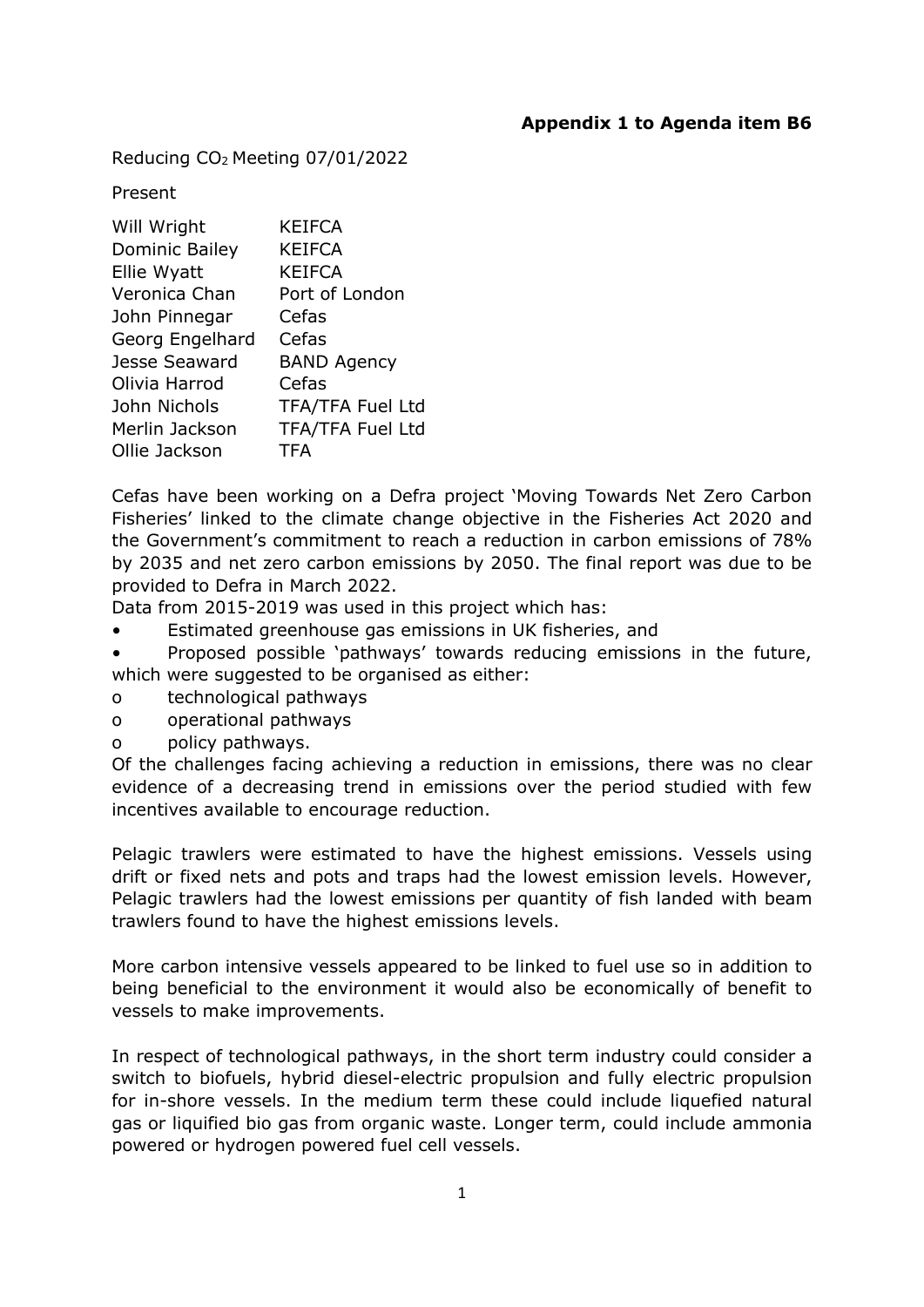Operational pathways which Cefas had spoken to Producer Organisations (PO) with included basic maintenance; keeping hulls cleaned, engine tuned as well as reducing steaming/trawling speeds. In the long term fishing effort could be redirected to grounds nearer to their port or landing to a closer port.

Managerial or policy pathways would require a mandate or policy to encourage the use of low emission gear types, subsidies for low emission fuel types and innovation funding schemes.

Primary engagement had been with the fishing industry and representatives and they were due to meet with the Department of Transport. They had also met with the MMO, NE and JNCC who were more interested in the impact of fishing on the carbon stored in the sea bed. They were aware that Defra were setting up a team within the fisheries department to focus on climate change. Cefas acknowledged that they had not engaged with ports which had been flagged. Any suggestions of who to speak to would be useful.

TFA Fuel Ltd have been asked to supply bio fuel (HVO) by the Windfarm vessels in Ramsgate which they were hoping to start doing in April 2022. It appeared to be a reasonably easy fit for fishermen to change to in order to lower emissions. However, the cost was between 8p to 15p per litre more than ordinary marine diesel which for some fishermen would be prohibitive. If help was to be made available from the Government by way of VAT or fuel duty rebate then this would provide an incentive. TFA Fuel sold 3.5 million litres of fuel per year. There appeared to be some difficulty in ensuring sufficient quantities of HVO fuel could be supplied.

Port of London (PLA) had carried out a trial last year on the use of HVO fuel and published case studies on emissions and engine performance. One of their engineers took apart an engine that had used this fuel to see what effect the use of HVO had made on it, the results of which may be of use to others.

In respect of the use of alternative fuels such as hydrogen and ammonia there may be safety aspects that would need to be considered and it would be useful to consult with other port authorities.

PLA had produced a plan with the aim of getting to zero carbon emissions by 2040. They intended to transition to HVO fuel by 2022, electric vehicles by 2025, electric pilot cars by 2030, zero emission vessels by 2035 and all remaining vessels by 2040. A summary report could be found on their website <http://www.pla.co.uk/Environment/2040-Net-Zero-Target>

Vessel fuel contributed to over 99% of PLA emissions of nitric oxide and particulate matter. Switching fuel to bio diesel would help to reduce this, although this was seen as a short term solution and it was important to ensure that the HVO was sourced sustainably. One of the PLA vessels had been retrofitted with a Selective Catalytic Reductor which helped to reduce these emissions. It was their intention to replace the vessel fleet by 2040 to eliminate emissions completely. PLA already had one hybrid vessel in use.